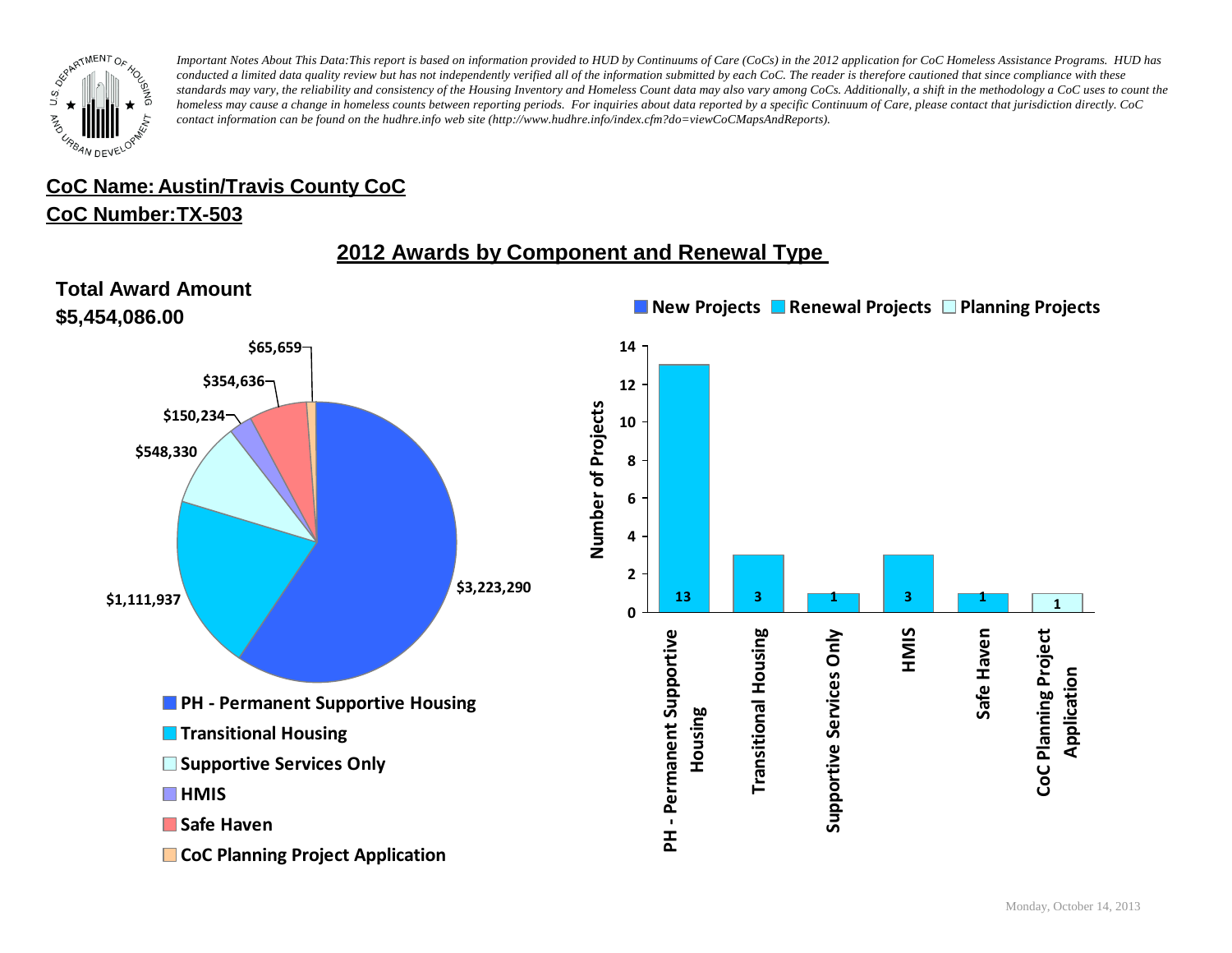

# **CoC Name: Austin/Travis County CoC**

#### **CoC Number: TX-503**



# **2012 Housing Inventory Summarized by Target Population and Bed Type**

**\* Mixed beds may serve any target population**

**\*\* Households and Household Beds refer to beds for households with one adult and at least one child under age 18**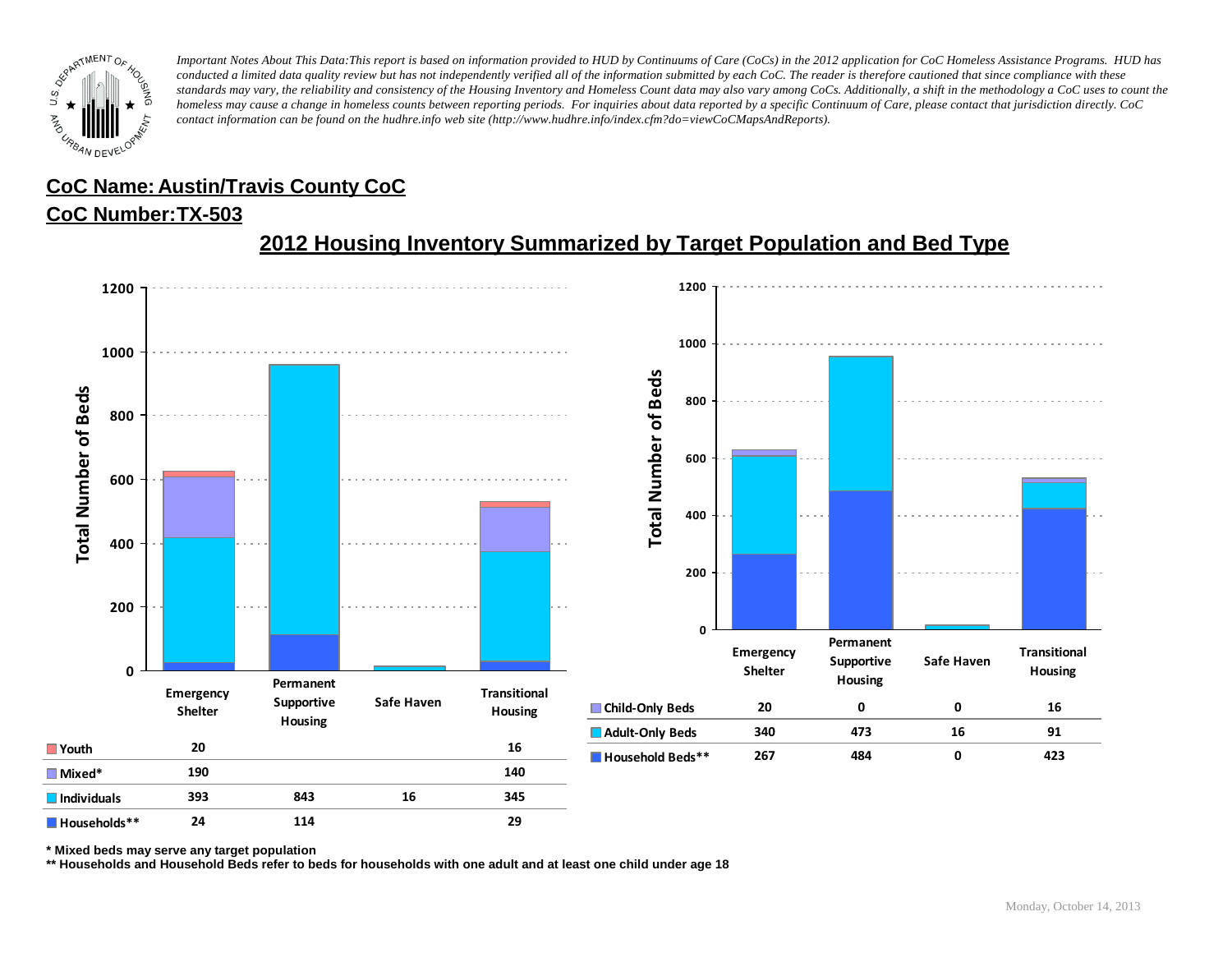

#### **CoC Number: TX-503 CoC Name: Austin/Travis County CoC**

### **2012 Point in Time Count Summarized by Household Type**